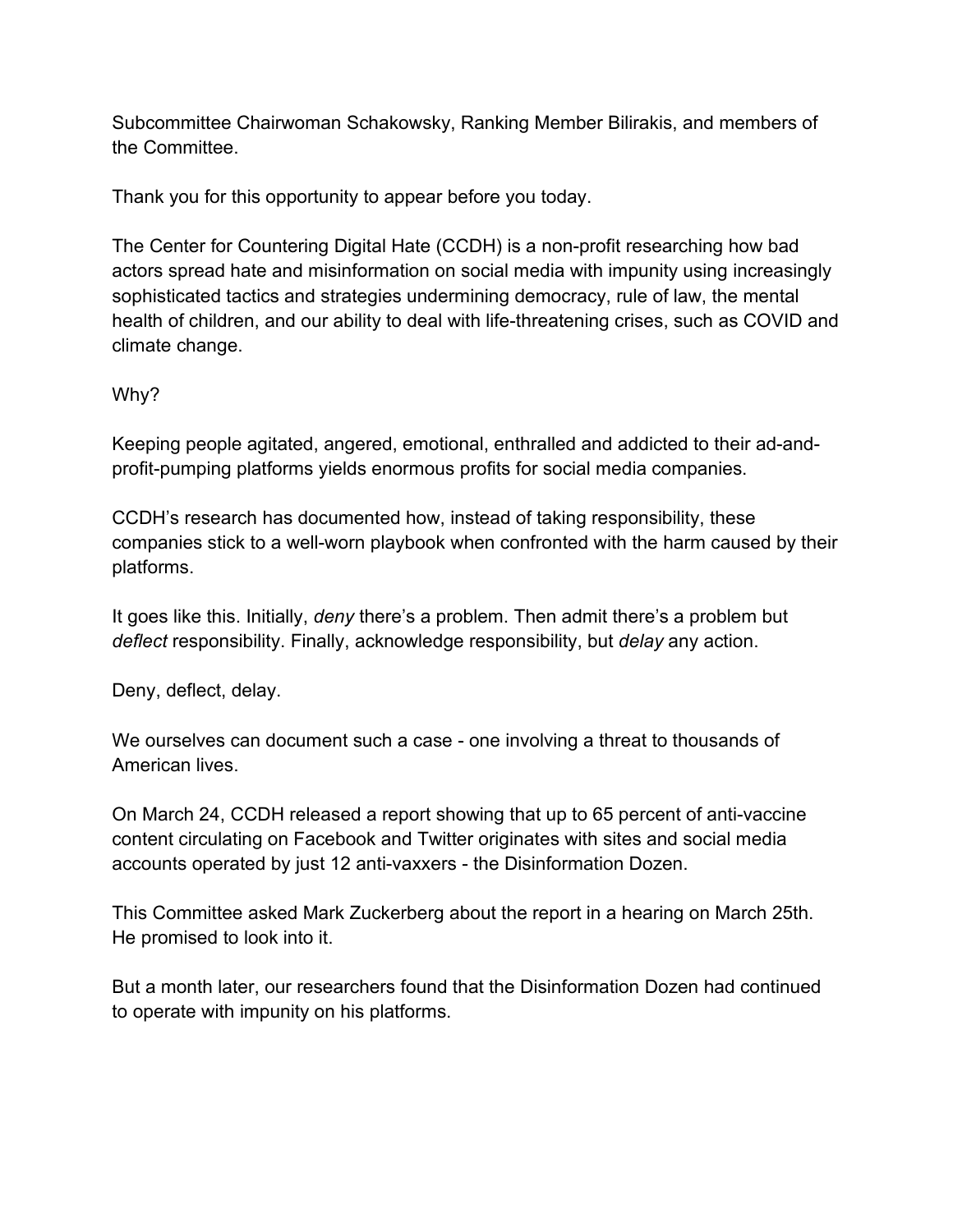Six months later, after the Surgeon General and the President of the United States cited our report, Facebook executives officially responded to our research, claiming it was based on a "faulty narrative."

However, we now know from documents disclosed by Facebook whistleblower Frances Haugen that on March 24, the very same day CCDH released the Disinformation Dozen report, Facebook had produced internal research confirming that a tiny number of accounts were responsible for more than half of anti-vaccine content on the platform.

To this day Mr. Zuckerberg's company has not accepted its share of the responsibility by taking comprehensive action.

Meanwhile, hospitals throughout the country are packed with unvaccinated COVID-19 patients telling their doctors they would have taken the vaccine but for content spread by members of the Disinformation Dozen, most of whom are *still* allowed to use Facebook to disseminate vaccine lies. Some of those patients will not survive the night.

The members of this Committee have seen the same tactics - deny, deflect, and delay from social media executives time and time again.

You have correctly determined that social media companies are woefully incapable of self-regulation and that the time to act is now.

The bills being considered today would collectively represent an enormous step forward to protecting children, families, society, and democracy.

There is no group more vulnerable online than children, yet social media companies are developing ever-more sophisticated ways to hook children at an early age to their apps. *The KIDS Act* would finally put real and much-needed protections in place for kids...

Transparency is an essential tool in fighting online hate and disinformation, but Big Tech execs simply shut all of us out.

Why?

Because right now they can.

*The Social Media DATA Act* would give researchers access that's needed to better detect dangerous trends.